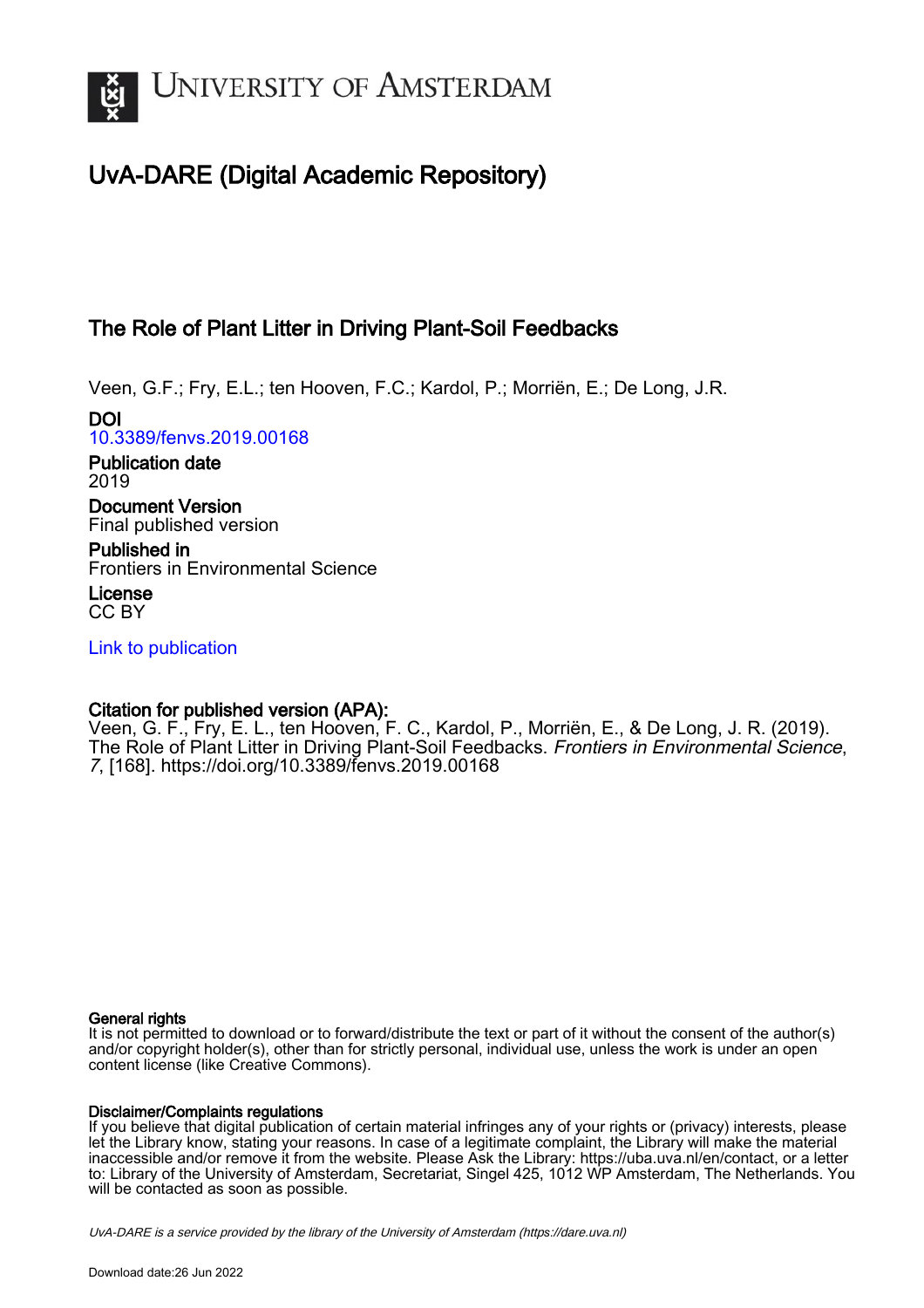



# [The Role of Plant Litter in Driving](https://www.frontiersin.org/articles/10.3389/fenvs.2019.00168/full) Plant-Soil Feedbacks

[G. F. \(Ciska\) Veen](http://loop.frontiersin.org/people/422806/overview)  $^{\rm 1}*$ , [Ellen L. Fry](http://loop.frontiersin.org/people/745822/overview) $^2$ , [Freddy C. ten Hooven](http://loop.frontiersin.org/people/495202/overview)  $^{\rm 1}$ , [Paul Kardol](http://loop.frontiersin.org/people/88871/overview) $^{\rm 3}$ , [Elly Morriën](http://loop.frontiersin.org/people/467335/overview) $^{\rm 4}$  and [Jonathan R. De Long](http://loop.frontiersin.org/people/652426/overview)<sup>1</sup>

<sup>1</sup> Department of Terrestrial Ecology, Netherlands Institute of Ecology, Wageningen, Netherlands, <sup>2</sup> School of Earth and Environmental Sciences, The University of Manchester, Manchester, United Kingdom, <sup>3</sup> Department of Forest Ecology and Management, Swedish University of Agricultural Sciences, Umeå, Sweden, <sup>4</sup> Department of Ecosystem and Landscape Dynamics (IBED-ELD), Institute of Biodiversity and Ecosystem Dynamics, University of Amsterdam, Amsterdam, Netherlands

Most studies focusing on plant-soil feedbacks (PSFs) have considered direct interactions between plants, abiotic conditions (e. g., soil nutrients) and rhizosphere communities (e.g., pathogens, mutualists). However, few studies have addressed the role of indirect interactions mediated by plant litter inputs. This is problematic because it has left a major gap in our understanding of PSFs in natural ecosystems, where plant litter is a key component of feedback effects. Here, we propose a new conceptual framework that integrates rhizosphere- and litter-mediated PSF effects. Our framework provides insights into the relative contribution of direct effects mediated by interactions between plants and soil rhizosphere organisms, and indirect effects between plants and decomposer organisms mediated by plant root and shoot litter. We distinguish between three pathways through which senesced root and shoot litter may influence PSFs. Specifically, we examine: (1) physical effects of litter (layer) traits on seed germination, soil structure, and plant growth; (2) chemical effects of litter on concentrations of soil nutrients and secondary metabolites (e.g., allelopathic chemicals); and (3) biotic effects of saprotrophic soil communities that can perform different functional roles in the soil food web, or that may have specialized interactions with litter types, thereby altering soil nutrient cycling. We assess the role of litter in PSF effects via physical, chemical and biotic pathways to address how litter-mediated feedbacks may play out relative to, and in interaction with, feedbacks mediated through the plant rhizosphere. We also present one of the first experimental studies to show the occurrence and species-specificity of litter-mediated feedbacks and we identify critical research gaps. By formally incorporating the plant-litter feedback pathway into PSF experiments, we will further our understanding of PSFs under natural conditions.

Keywords: decomposition, indirect plant-soil feedback effects, allelopathy, home-field advantage, rhizospheremediated feedback, litter-mediated feedback

#### INTRODUCTION

Plants modify their biotic and abiotic soil environment, which in turn has a major influence on subsequent plant growth, also referred to as plant-soil feedback (PSF) [\(Bever et al., 1997;](#page-8-0) Wardle et al., [2004\)](#page-10-0). Plant-soil feedbacks are key drivers of plant physiology, growth and community composition [\(Kulmatiski et al., 2008;](#page-9-0) [van der Putten et al., 2013;](#page-10-1) [Teste et](#page-10-2) al., [2017\)](#page-10-2) and thereby underlie ecosystem functioning [\(Bennett et al., 2017;](#page-7-0) [Mariotte et al., 2018\)](#page-9-1). Therefore, managing

#### **OPEN ACCESS**

#### Edited by:

Jasmin Joshi, University of Applied Sciences Rapperswil, Switzerland

#### Reviewed by:

Alix Vidal, Technical University of Munich, Germany Lucia Fuchslueger, University of Antwerp, Belgium

> \*Correspondence: G. F. (Ciska) Veen [c.veen@nioo.knaw.nl](mailto:c.veen@nioo.knaw.nl)

#### Specialty section:

This article was submitted to Soil Processes, a section of the journal Frontiers in Environmental Science

> Received: 13 June 2019 Accepted: 07 October 2019 Published: 22 October 2019

#### Citation:

Veen GF, Fry EL, ten Hooven FC, Kardol P, Morriën E and De Long JR (2019) The Role of Plant Litter in Driving Plant-Soil Feedbacks. Front. Environ. Sci. 7:168. doi: [10.3389/fenvs.2019.00168](https://doi.org/10.3389/fenvs.2019.00168)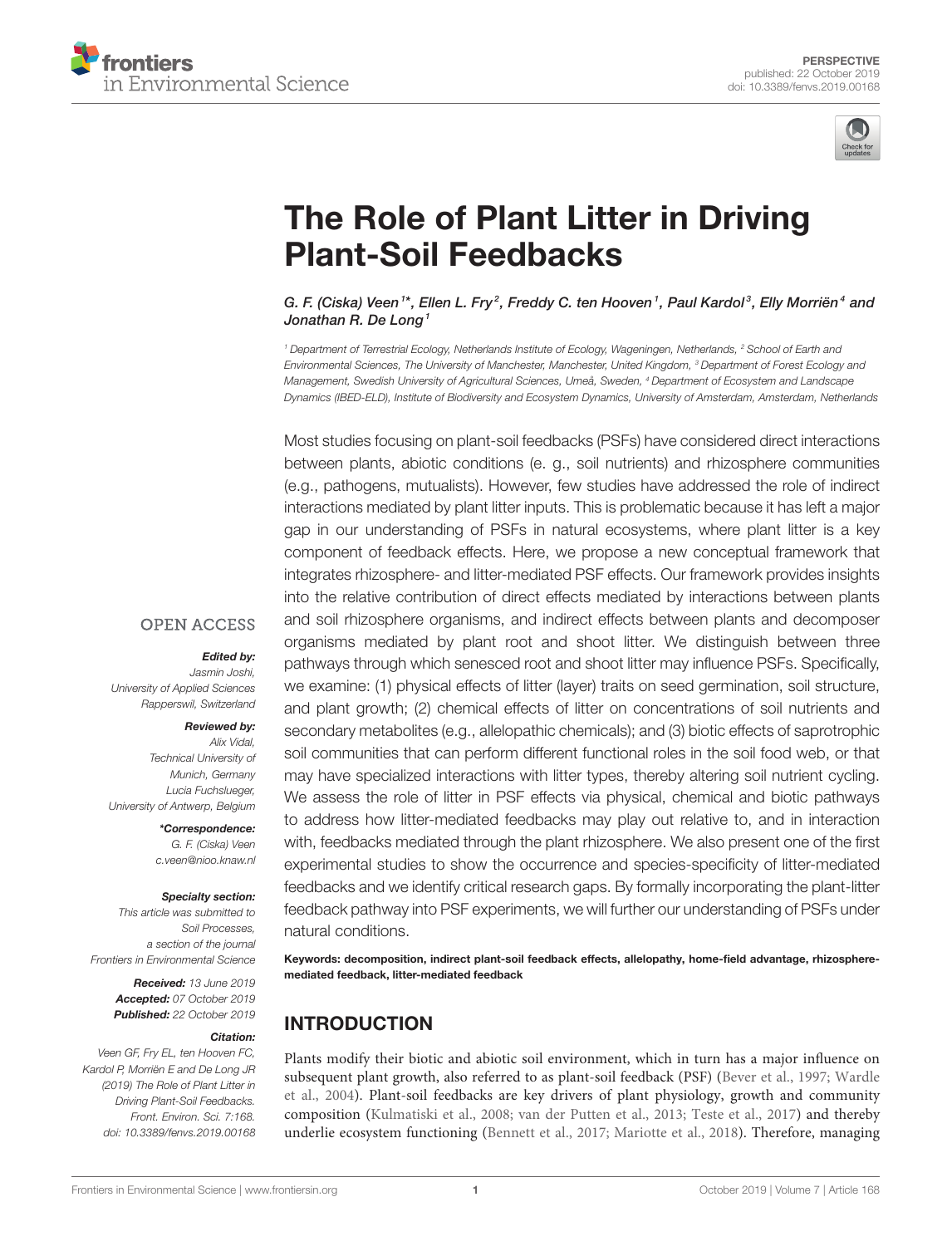Veen et al. Litter-Mediated Plant-Soil Feedback

PSFs can be of importance for improving sustainability in agroecosystems [\(Mariotte et al., 2018\)](#page-9-1), for restoration of natural ecosystems [\(Kardol and Wardle, 2010](#page-9-2) review TREE, [Wubs et al.,](#page-10-3) [2016\)](#page-10-3) and for enhancing the resilience of ecosystems under global change and species invasions [\(van der Putten et al., 2016\)](#page-10-4). For example, exploiting positive PSF effects may allow us to improve yield and reduce the use of artificial fertilizer and pesticides in agricultural fields [\(Mariotte et al., 2018;](#page-9-1) [Veen et al., 2019\)](#page-10-5). However, to be able to manage PSFs it is crucial to unravel how PSFs operate.

It has been long recognized that PSFs can be mediated via direct interactions between plants and rhizosphere communities, as well as indirect interactions between plants and decomposer communities driven by litter inputs (**[Figure 1](#page-2-0)**) [\(Wardle et al.,](#page-10-0) [2004;](#page-10-0) [Ehrenfeld et al., 2005;](#page-8-1) [Kardol et al., 2015\)](#page-9-3). However, most studies focusing on PSFs have considered direct interactions (e.g., pathogens, mutualists), while largely neglecting the role of plant litter and decomposer communities [\(Elgersma et al.,](#page-8-2) [2012;](#page-8-2) [van der Putten et al., 2016\)](#page-10-4). In natural ecosystems, litter may leave physical, chemical and biotic legacies in the soil that have a strong impact on soil functioning and plant growth [\(Ehrenfeld et al., 2005;](#page-8-1) [Elgersma et al., 2012\)](#page-8-2). In addition, litter-mediated PSFs may modify rhizosphere-mediated PSFs [\(Kardol et al., 2015;](#page-9-3) [Ke et al., 2015;](#page-9-4) [Zhang et al., 2016\)](#page-10-6), for example, because saprotrophic soil organisms may suppress plant pathogens as a result of competition for space and nutrients [\(Rodríguez et al., 2016\)](#page-9-5). Therefore, to understand the importance of PSFs under natural conditions, it will be essential to unravel the role of plant litter and decomposer communities in PSFs [\(Ke et al., 2015;](#page-9-4) [Veen et al., 2018\)](#page-10-7).

Plant-soil feedback effects mediated via the biotic community in the rhizosphere are known to be driven by species-specific relationships between plant species and organisms inhabiting the rhizosphere. Sugars and plant signaling compounds excreted from plant roots attract or repel soil biota inhabiting the rhizosphere [\(Philippot et al., 2013;](#page-9-6) [el Zahar Haichar et al., 2014;](#page-8-3) [Kaiser et al., 2015\)](#page-8-4), thus creating a plant-specific rhizosphere microbiome [\(Raaijmakers et al., 2009\)](#page-9-7). Depending on the balance between mutualists and pathogens, this community will directly stimulate or inhibit plant growth [\(Raaijmakers et al., 2009;](#page-9-7) van der Putten et al., [2016\)](#page-10-4). Importantly, such species-specific PSFs may also be mediated via plant litter pathways [\(Elgersma et al.,](#page-8-2) [2012;](#page-8-2) [Mazzoleni et al., 2015\)](#page-9-8). For example, we showed in a greenhouse experiment that the biomass of the grass Festuca rubra was higher on soils previously incubated with conspecific litter (litter-mediated feedback), while biomass of the tree Betula pendula was not affected by litter, but was increased on soils where conspecific plants were grown previously (rhizospheremediated feedback) (**[Box 1](#page-3-0)**; **[Figures 2A,B](#page-4-0)**). Recent work has indicated multiple mechanisms that may explain such specific litter-mediated PSFs. For example, decomposer communities may have a strong affinity for plant litter types from the plant with which they are associated [\(Austin et al., 2014;](#page-7-1) Palozzi and Lindo, [2018\)](#page-9-9), resulting in accelerated litter breakdown (Freschet et al., [2012a;](#page-8-5) [Veen et al., 2015\)](#page-10-8) and plant-specific patterns of nutrient release [\(Perez et al., 2013\)](#page-9-10). In addition, the release of DNA and toxic compounds from decomposing plant litter can inhibit the growth of the plant from which the litter originates



<span id="page-2-0"></span>FIGURE 1 | Overview of the plant-soil feedback (PSF) framework integrating rhizosphere- and litter-mediated PSF effects. Rhizosphere-mediated PSFs will be driven by direct interactions between living plant roots and pathogens or mutualists. Litter-mediated PSFs will run via physical (e.g., litter layer thickness; litter physical traits), chemical (e.g., soil nutrient availability; secondary metabolites; allelopathy) or biotic (e.g., soil community composition; biotic interactions; home-field advantage effects) pathways. Litter-mediated PSFs via the physical pathway may be driven by species-specific impacts of e.g., litter layer thickness or light availability underneath litter layers on seedling germination or plant growth [\(Facelli and Pickett, 1991a\)](#page-8-6). Litter-mediated effects via the chemical pathway may be driven by plant growth responses to the release of primary of secondary chemicals from leaf litter during decomposition [\(Facelli and Pickett, 1991a\)](#page-8-6). Finally, litter-mediated PSFs via the biotic pathway may be driven by local variation in the composition and activity of decomposer communities and hence the rates at which they control the recycling of plant litter. Rhizosphere-mediated and litter-mediated PSFs interact, for example, through direct competition for space and nutrients between pathogens, mutualists and saprotrophs, the immobilization of nutrients released from litter by biota in the rhizosphere, or responses of pathogens and mutualists to physical and chemical changes in the soil induced by litter. Also, it is important to note that, physical, chemical, and biotic pathways of litter-mediated PSFs interact, for example, because plant-induced changes in the saprotrophic community will affect the rate at which nutrients and chemical compounds from litter are released into the soil. Interactions between the different pathways of litter-mediated PSFs are not specifically depicted in the figure.

[\(Mazzoleni et al., 2015;](#page-9-8) [Cartenì et al., 2016\)](#page-8-7). How the negative feedback of self-DNA works is not fully understood, but it is hypothesized that plants have mechanisms to recognize their own DNA [\(Mazzoleni et al., 2015;](#page-9-8) [Cartenì et al., 2016\)](#page-8-7). Understanding the specificity of litter-mediated PSFs is crucial to elucidate how PSFs control plant growth and coexistence in natural systems [\(Kardol et al., 2015;](#page-9-3) [van der Putten et al., 2016\)](#page-10-4).

Here, we propose a novel framework that integrates rhizosphere- and litter-mediated PSF effects (**[Figure 1](#page-2-0)**). In this paper we will focus on the role of litter-mediated PSF effects as there are already detailed reviews and meta-analyses focussing on rhizosphere-mediated PSFs (e.g., [Kulmatiski et al., 2008;](#page-9-0) [van der Putten et al., 2013\)](#page-10-1). We explore three main pathways via which plant litter can drive PSFs: physical, chemical and biological [\(Ehrenfeld et al., 2005\)](#page-8-1). For each of these pathways,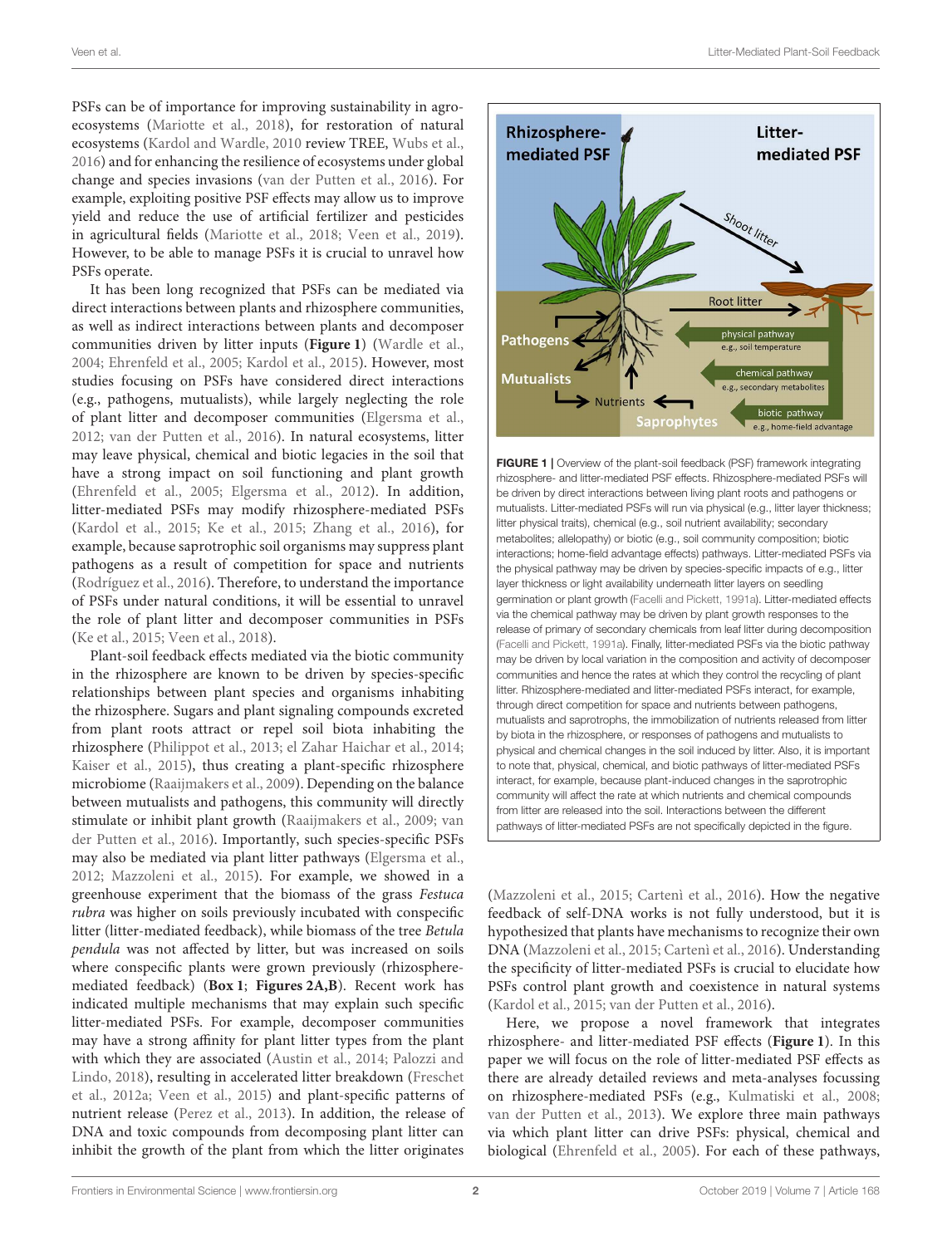<span id="page-3-0"></span>BOX 1 | Description of set up and results of greenhouse experiment. The aim of this experiment is to disentangle rhizosphere- and litter-mediated plant-soil feedback effects for the tree Betula pendula and the grass Festuca rubra.

To test the role of plant litter inputs in driving plant-soil feedback effects, we set up a reciprocal litter transplant experiment in the greenhouse with soils and leaf litters from two plant species, i.e., the tree Betula pendula and the grass Festuca rubra. Soils and litters were collected from six replicate ex-arable grasslands and adjacent forests along a well-established chronosequence, in the nature reserve "the Veluwe" in the Netherlands; located between Ede (52◦04′20′′N, 5◦44′12′′) and Wolfheze (52°00′77″ N, 5°48′58″) [\(Kardol et al., 2006;](#page-9-11) [Morriën et al., 2017;](#page-9-12) [Veen et al., 2018\)](#page-10-7). At each site, soil samples and associated plant litter were collected in October 2014 underneath Betula and Festuca plants (see [Veen et al., 2018](#page-10-7) for details on sample collection). For each site, soil samples were sieved over 10 mm to remove large roots and stones. Litter subsamples were also homogenized per site, air-dried, cut into 1-cm fragments and sterilized using gamma-irradiation (25 K Gray). We used the soils and litters to set up a two-phase experiment, with a litter incubation phase where we created "litter-specific soils" and a feedback phase where we tested the biomass response of Betula and Festuca seedlings to the incubated soils.

For the litter incubation phase, we used the soils to fill two 0.5-L pots per site, with each pot receiving 160 g of soil on a dry weight basis. Then, 2.0 g of litter was added to each pot following a full-factorial design. This resulted in two soil sources (Betula, Festuca)  $\times$  2 litter types (Betula, Festuca)  $\times$  6 replicates = 24 pots ([Figure 2C](#page-4-0), incubation phase). After 3 and 6 months of litter incubation, we added an additional 2.0 g of fresh litter to each of the pots, resulting in a 9-month litter incubation period in total. The amount of litter used was representative of the amount of natural litter fall in temperate grasslands [\(Penuelas et al., 2007\)](#page-9-13). During incubation, pots were kept at 18◦C and 65% water holding capacity (WHC). For the feedback phase, we collected two 32-g subsamples of soil (dry weight basis) from each pot, which we inoculated into two pots with 128 g of sterilized soil (dry weight basis) to test the biomass response of Betula and Festuca, respectively, resulting in 48 pots ([Figure 2C](#page-4-0), feedback phase). Soil for sterilization was collected from one of the ex-arable fields [\(van der Putten et al., 2000\)](#page-10-9). We used this approach, which is common in plant-soil feedback research, to reduce the effect of abiotic differences between soil sources on plant growth in the feedback phase [\(Brinkman et al., 2010\)](#page-8-8). During the feedback phase pots received 2.0g of the same litter type as what they had received during the incubation phase and were put in the greenhouse for 5 months before growing Betula and Festuca seedlings. Seedlings were grown for 6 weeks according to a full-factorial design with each plant species growing on each combination of soil and litter sources. During the feedback phase pots were kept at day/night temperatures of 21/16℃, relative humidity of 60% and a day length of 16 h and 70% soil WHC. At the end of the experiment, we determined plant shoot and root biomass. Data were analyzed in [R Core Team](#page-9-14) [\(2013\)](#page-9-14) using general linear mixed models [\(Bates and Maechler, 2009\)](#page-7-2) with soil source, litter source and plant species as fixed factors and replicate site as a random factor, followed by Tukey HSD tests. We have checked for a normal distribution of the residuals and homogeneity of variances before proceeding with our analyses.

Both shoot (F<sub>1,39</sub> = 75.70, P < 0.001) and root (F<sub>1,39</sub> = 183.03, P < 0.001) biomass were higher for Festuca than for Betula seedlings ([Figures 2A,B](#page-4-0)). In addition, there was a main effect of soil source, indicating that shoot  $(F_{1,39} = 11.03, P = 0.002)$  and root  $(F_{1,39} = 16.65, P < 0.001)$  biomass were higher in Betula soils than in Festuca soils ([Figures 2A,B](#page-4-0)). Finally, the interaction between litter source and plant species affected root biomass ( $F_{1,39}$  = 13.04,  $P$  < 0.001) and tended to affect shoot biomass ( $F_{1,39} = 3.64$ ,  $P = 0.064$ ), indicating that Festuca plants had more root biomass on soils incubated with Festuca litter, while there was no effect of litter incubation treatment on Betula ([Figures 2A,B](#page-4-0)). Our findings show that litter inputs can have species-specific feedback effects to plant growth. As a result, litter feedbacks have the potential to contribute to or modify rhizosphere-mediated feedbacks. From this experiment we cannot disentangle to what extent feedback effects were mediated via litter-induced changes in soil chemistry or via changes in the composition and functioning of the saprotrophic community. However, our findings indicate that we need to integrate litter-feedback effects into the framework of plant-soil feedbacks.

we describe how they may contribute to explain PSF effects. It is important to note that even though we separate the littermediated PSFs via the three different pathways, under natural conditions, effects are often hard to disentangle as PSF effects will be mediated by interactions between the pathways. In addition, we identify ways forward in PSF research to increasing our understanding of interactions between litter-mediated and rhizosphere-mediated PSFs, which will advance our knowledge of PSFs in natural ecosystems.

#### PHYSICAL PATHWAYS

Physical pathways have received little attention in research on litter-mediated PSFs, but it has long been known that plant litter has strong effects on the physical soil environment (Facelli and Pickett, [1991a\)](#page-8-6), both in natural [\(Facelli and Pickett, 1991b\)](#page-8-9) and agricultural ecosystems, i.e., via crop residues [\(Teasdale et al.,](#page-10-10) [1991;](#page-10-10) [Walia and Dick, 2018\)](#page-10-11). The effects of plant litter on the physical soil environment have strong potential to feed back to plant performance through effects on seed germination, seedling establishment, and initial plant growth [\(Olson and Wallander,](#page-9-15) [2002;](#page-9-15) [Asplund et al., 2018\)](#page-7-3).

A layer of leaf litter may improve the microclimatic conditions for seed germination through moisture retention and buffering against temperature extremes. In laboratory studies, it has been shown that under conditions of strong desiccation, acorns covered by a layer of leaves suffered lower water losses and, therefore, had higher rates of germination [\(García et al., 2002\)](#page-8-10). However, under field conditions the evidence for improved germination rates in the presence of a litter layer is mixed (e.g., [Barrett, 1931;](#page-7-4) [Shaw, 1968;](#page-9-16) [García et al., 2002;](#page-8-10) Kremer et al., [2019\)](#page-9-17), probably because the extent to which the litter layer improves germination depends on ambient moisture conditions. Further, soil temperature is generally higher under a layer of plant litter [\(Sharratt, 2002\)](#page-9-18), because the build-up of litter on the ground surface affects the transfer of heat between the soil and the atmosphere, which in turn can lead to increased seed germination rates [\(Paul et al., 2004\)](#page-9-19). In addition, plant litter may physically protect seeds against predation [\(García et al., 2002\)](#page-8-10). In contrast, the litter layer can also have negative impacts on seed germination and plant growth, because it can reduce the amount of light reaching the soil surface [\(Facelli and Pickett, 1991a\)](#page-8-6) and it may act as a physical barrier to seedling emergence [\(Barrett, 1931\)](#page-7-4). Finally, incorporation of litter into the soil matrix may modify soil structure, which may modify plant growth responses. Although most evidence for physical effects of litter on plant performance comes from studies on leaf litter, there may also be important effects mediated via root litter [\(Bardgett et al.,](#page-7-5) [2014\)](#page-7-5), but these remain to be tested. As root litter is already incorporated into the soil matrix, it may not form a litter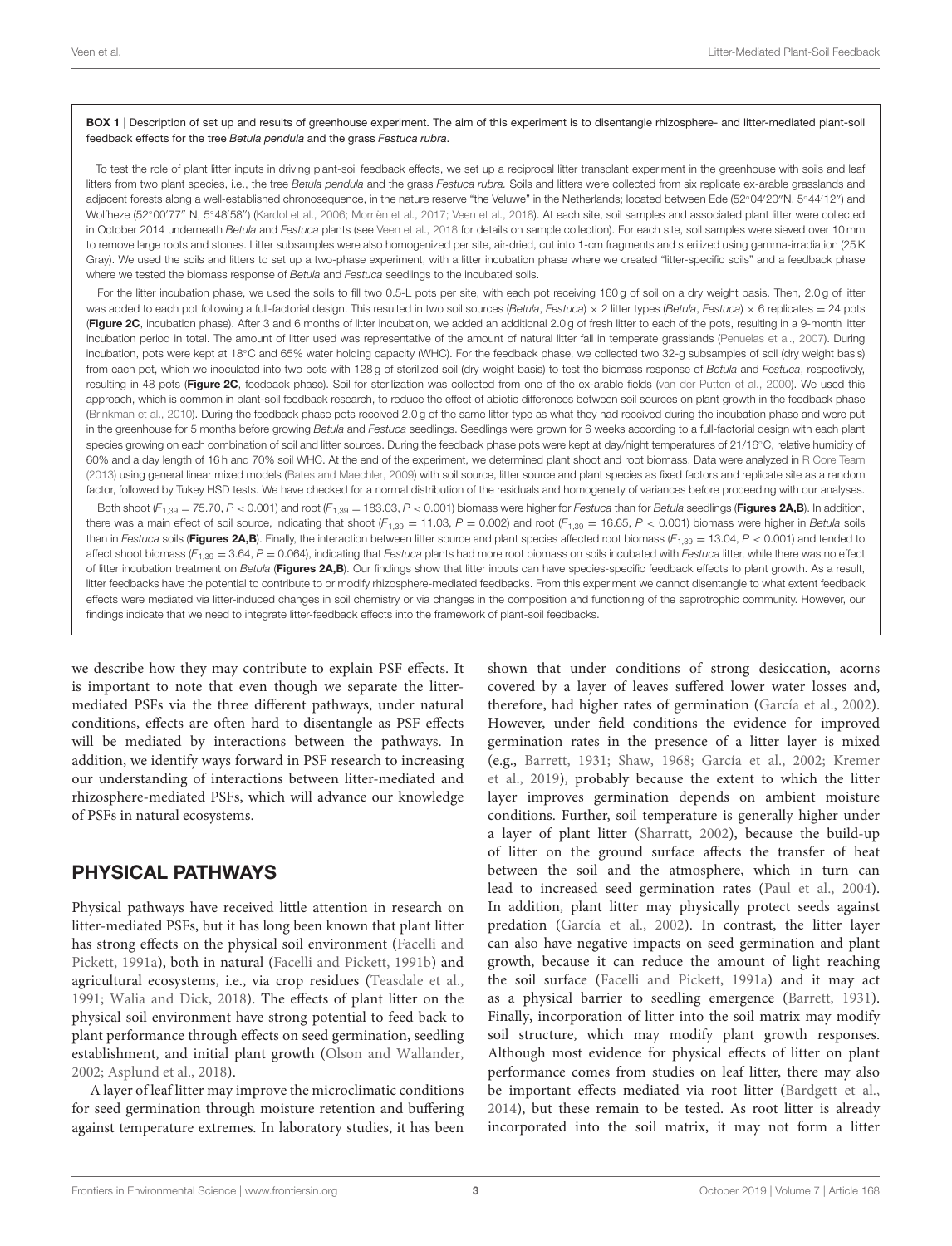layer and therefore may have different physical PSF effects than leaf litter.

Litter-mediated PSFs via the physical pathway have not been studied extensively, but may be plant species-specific. The retention of soil moisture underneath leaf litter layers is strongly related to the traits of the plant litter species, for example specific leaf area (SLA), three-dimensionality of the litter, or tensile strength [\(Swift et al., 1979;](#page-10-12) [Makkonen et al., 2013\)](#page-9-20). Also, plant litter may have species-specific effects on soil water repellency, depending on the presence of organic hydrophobic compounds [\(Cesarano et al., 2016\)](#page-8-11). Similarly, light extinction curves in litter layers differ between litter species [\(Facelli and Pickett, 1991b\)](#page-8-9). The empirical support is scarce, but these litter-specific effects on environmental conditions strongly suggest that litter-mediated PSFs via the physical pathway have species-specific effects on seed germination and seedling growth.

Plant responses to litter-induced changes in environmental conditions via the physical pathway may also be speciesspecific (e.g., [Olson and Wallander, 2002\)](#page-9-15). In many empirical experiments it remains hard to untangle physical litter PSF effects, from chemical or biological effects. However, measurements on e.g., light penetration or mechanical barriers by litter in pot and field experiments indicate that physical littermediated PSF effects may play a role in driving species-specific plant responses. For example, using a controlled pot experiment testing effects of litter on seedling emergence, Donath and Eckstein [\(2008\)](#page-8-12) found significant interactions between litter type and plant species origin at least partly driven through mechanical effects. Woodland species produced more biomass in presence of oak litter than in presence of grass litter, indicating a positive litter-mediated PSF effect which was explained by oak litter consisting of individual leaves, while grass litter typically forms dense interwoven mats which might be difficult to penetrate and could inhibit shoot emergence. For mechanical inhibition, seed size and seed position can be important in determining the strength of physical litter feedbacks [\(Donath and Eckstein,](#page-8-13) [2010\)](#page-8-13). [Zhang et al. \(2017\)](#page-10-13) found that a moderate amount of litter was beneficial for seedling emergence of small-seeded species, while large-seeded species were more tolerant to high amounts of litter input than small-seeded species. Also, litter accumulation by an exotic plant species Avena fatua reduced the germination of small-sized seeds of native species via increased litter depth and light reduction, thereby facilitating invasion of A. fatua in Californian grasslands [\(Mariotte et al., 2017\)](#page-9-21). The impact of light reduction suggests that at least physical pathways may play role, but to what extent other pathways also play a role remains to be tested.

Together, these plant-specific impacts on and responses to the litter layer show that the creation of physical barriers and alteration of the abiotic environment by plant litter may play a key role in PSF in natural ecosystems. Understanding how shoot and root litter traits drive such physical litter-mediated PSFs may offer a promising avenue for further exploring the role of litter in PSF [\(Bardgett et al., 2014;](#page-7-5) [Cortois et al., 2016\)](#page-8-14). However, only few empirical studies have specifically focused on the role of physical effects in driving PSF. This is experimentally



<span id="page-4-0"></span>FIGURE 2 | Shoot dry weight (A) and root dry weight (B) of Betula pendula and Festuca rubra plants in response to soil source (the plant type underneath which the soil was collected in the field) and litter incubation treatments (the litter type that was incubated in the soil during the experiment). Different letters above the bars indicate statistical differences at  $P > 0.05$  indicated by Tukey HSD post-hoc tests. (C) Schematic overview of the experimental set up. Soil samples used in this experiment were collected in the field underneath Betula and Festuca plants (left column). Then soil samples were incubated under controlled conditions with plant litter from both plant species using a full-factorial reciprocal transplant design (middle column). Finally, we grew seedlings of both plant species on each soil in a full-factorial design (right column). This resulted in 8 pots for each replicate  $(n = 6)$  where each plant species (Betula and Festuca) was grown on each type of litter incubation (Betula and Festuca) and each type of field soil (Betula and Festuca).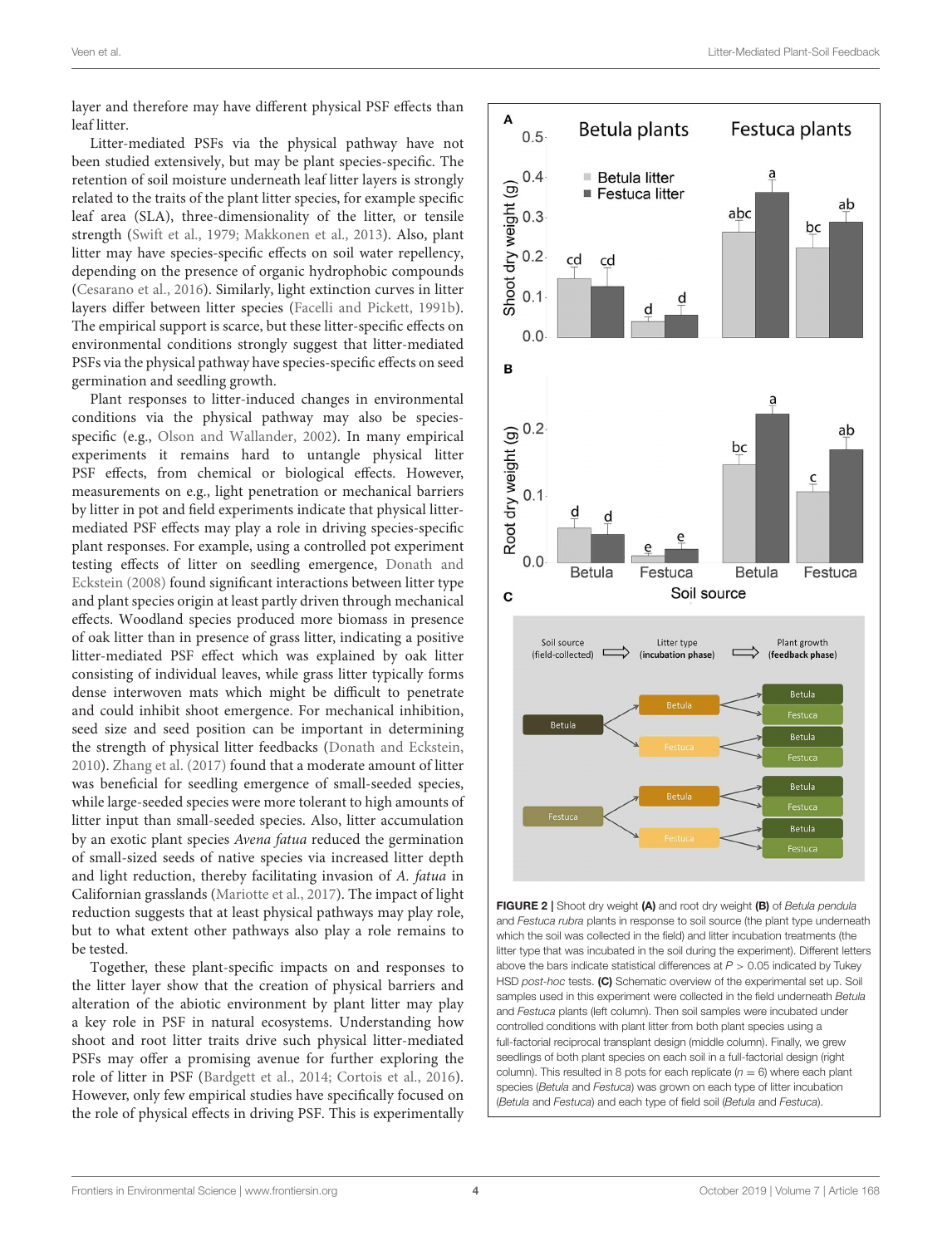challenging, but may provide insights in plant growth responses to litter inputs. It is important to mention that the level of specificity of physical litter-mediated PSF may be lower than for rhizosphere-mediated PSF, because the strength and direction of physical litter feedbacks may be largely determined by generic leaf and seeds traits; however, this warrants further investigation.

## CHEMICAL PATHWAYS

During decomposition a wide range of chemical compounds is released from plant litter which can be beneficial or detrimental to subsequent generations of plants [\(Facelli and Pickett, 1991a\)](#page-8-6). Litter-mediated PSFs via the chemical pathway can be driven by the liberation of plant nutrients, secondary metabolites or DNA from decomposing litter [\(Facelli and Pickett, 1991a;](#page-8-6) [Mazzoleni et al., 2015\)](#page-9-8). Soil nutrients can be made available through rapid decomposition of nutrient-rich litter. This will increase plant nutrient availability in the next generation. In contrast, litter with a high concentration of structural carbohydrates, such as cellulose, decomposes slower and may produce less positive or even negative PSFs [\(Vahdat et al., 2011\)](#page-10-14). Although litter-mediated PSF via nutrients may be less speciesspecific than PSFs mediated via other chemicals, plant species responses to litter-mediated changes in soil nutrient cycling often differ between plant growth strategies. Generally, fast-growing, exploitative plant species will benefit most from positive littermediated PSFs via nutrient availability, while plant species with conservative resource-use strategies may be less hampered by slow recycling of nutrients [\(Wardle et al., 2004\)](#page-10-0). Also, positive litter-mediated PSFs may favor the invasion of exotic plants, that are often better competitors for nutrients released from plant litter [\(Eppinga et al., 2011\)](#page-8-15). However, generalizing littermediated PSFs through nutrients may be complicated because of confounding effects of other chemical compounds or biotic interactions, which may result in unexpected effects on future generations of plants [\(Hobbie, 2015\)](#page-8-16).

Plant litter also contains a range of secondary metabolites, including alkaloids, phenolic compounds and terpenes, which are often used as a defense mechanism against herbivores and pathogens and therefore play a key role in plantmicrobe and plant-herbivore interactions [\(Chomel et al., 2016\)](#page-8-17). These secondary metabolites are important for determining decomposition rates. For example, tannins may slow rates of litter decomposition [\(Hättenschwiler and Vitousek, 2000\)](#page-8-18) and phenolic compounds can delay the colonization of litter by decomposer organisms [\(Ormeno et al., 2006;](#page-9-22) [Chomel et al.,](#page-8-19) [2014\)](#page-8-19). Yet, it is now increasingly acknowledged that some complex compounds, such as lignin, can be degraded more quickly than previously assumed [\(Lehmann and Kleber, 2015\)](#page-9-23), but that this may depend on the presence of specialized microbial communities, such as certain lignin-degrading fungi [\(van der Wal et al., 2015\)](#page-10-15). As a result, secondary metabolites can contribute to litter-mediated PSFs via impeding nutrient cycling [\(Wardle et al., 2012\)](#page-10-16). Secondary metabolites can also have direct impacts on plant growth when released into the soil, and their impact may strongly depend on the residence time in the soil [\(Chomel et al., 2016\)](#page-8-17). Many chemical compounds that are present in the living plant, such as alkaloids, are quickly metabolized in litter and are thought to have limited effects on soil processes and plant responses [\(Siegrist et al., 2010\)](#page-9-24). However, other chemicals liberated from plant litter can persist in the soil after senescence and may inhibit the growth or germination of neighboring and next-generation plants [\(Bonanomi et al., 2011\)](#page-8-20), a phenomenon referred to as allelopathy [\(Muller, 1966\)](#page-9-25). For example, the growth of tree seedlings may be inhibited by phenolrich litter [\(Hättenschwiler and Vitousek, 2000\)](#page-8-18). Also, flavonoids, which are known to play a role in attracting beneficial microbes, such as Rhizobia, may remain in plant tissue after senescence and affect plant growth by scavenging free radicals and improving stress tolerance [\(Barazani and Friedman, 2001\)](#page-7-6). In addition to secondary metabolites, DNA released from decomposing material may also hamper plant growth of next generations of plants, and this negative feedback is specifically targeted toward congeneric plant species [\(Mazzoleni et al., 2015\)](#page-9-8).

Litter-mediated PSFs via chemical compounds may strongly differ between above- and belowground plant organs. Although decomposition rates of shoots, stems and roots broadly correlate across large-scale fertility gradients, at the level of sites or individual plant species decomposition rates may differ between plant organs [\(Hobbie et al., 2010\)](#page-8-21). This means that above- and belowground plant organs, as well as different types of roots, may play a different role in ecosystem processes [\(Freschet et al.,](#page-8-22) [2012b\)](#page-8-22). For example, leaf litter decomposes often more rapidly than root litter [\(Freschet et al., 2013\)](#page-8-23), and finer roots, often richer in nitrogen [\(Pregitzer et al., 1997\)](#page-9-26), faster than coarser roots. Although this may affect litter-mediated PSF, only a few studies have focused on the impacts of root litter on PSF (e.g., [Mazzoleni et al., 2015;](#page-9-8) [Zhang et al., 2016\)](#page-10-6), and none of them compare how PSFs induced by root and shoot litter differ. Yet, root decomposition is likely to play a key role in subsurface soil layers and in ecosystems, such as tundra and grasslands, where half to three quarters of plant biomass is produced belowground as roots [\(Poorter et al., 2012\)](#page-9-27). Therefore, it is essential to start disentangling the role of root and shoot litter driving chemical litter-mediated PSF effects.

## BIOTIC PATHWAYS

Local variation in decomposer community composition and activity drives variation in decomposition rates (Hattenschwiler and Gasser, [2005;](#page-8-24) [Vos et al., 2011;](#page-10-17) [Bradford et al., 2014,](#page-8-25) [2017\)](#page-8-26). Variation in decomposer composition may be tightly linked to plant composition [\(Bezemer et al., 2010\)](#page-8-27), indicating that decomposer composition and activity may have an important role in driving litter-mediated PSFs. The litter-fragmenting community (or detritivores), including earthworms, millipedes, myriapods, diplopods, and various insect larvae, transforms a large part of plant litter into feces, thereby increasing the surface area for microbial decomposition, which often results in accelerated litter breakdown [\(Hattenschwiler and Gasser, 2005;](#page-8-24) [David, 2014;](#page-8-28) [Joly et al., 2018\)](#page-8-29). The impact of litter shredders on decomposition may be strongly affected by decomposers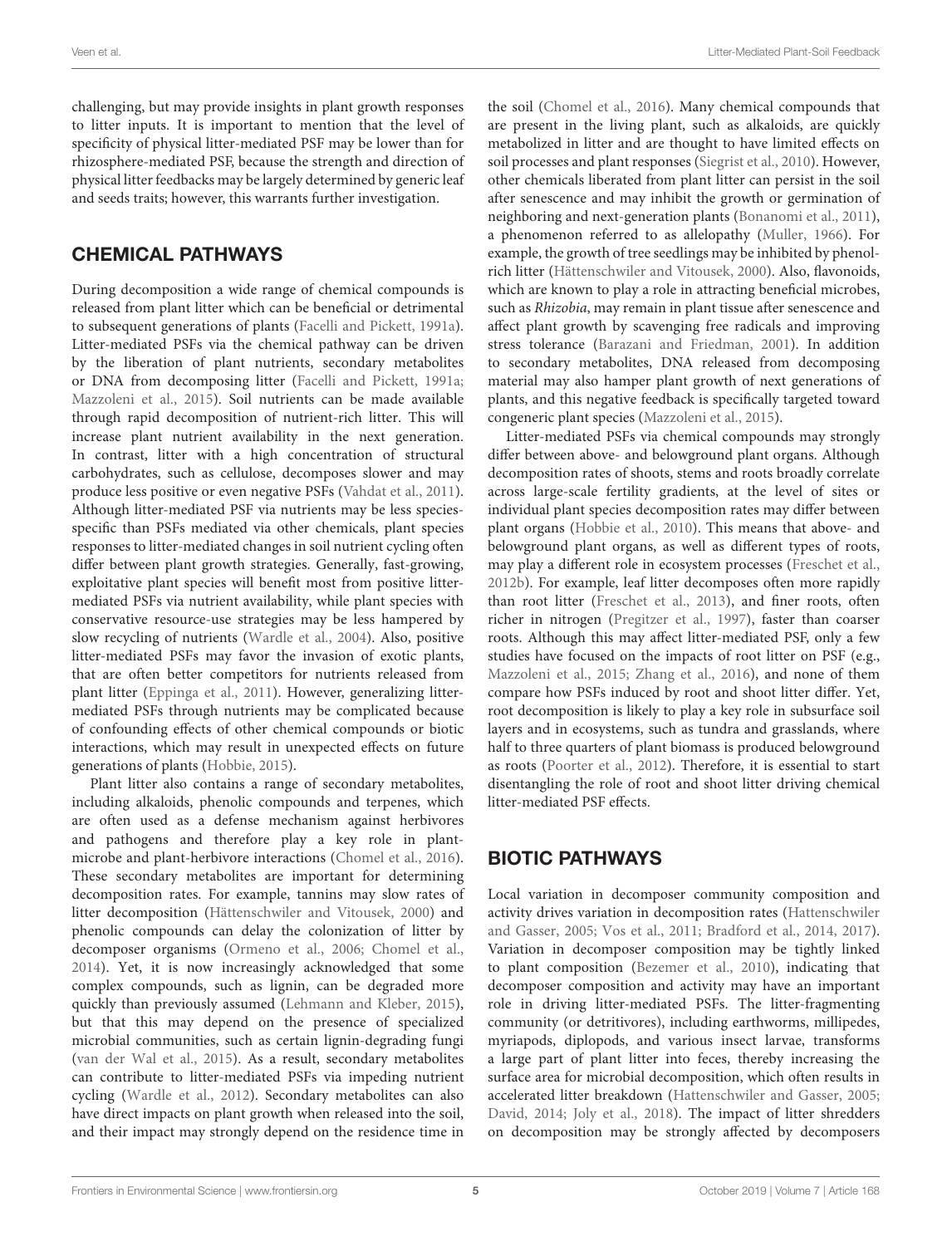actively selecting certain litter types or compounds. For example, earthworms often prefer palatable residues, such as litter with low carbon:nitrogen ratios and tend to avoid ingestion of root litter [\(Curry and Schmidt, 2007;](#page-8-30) [Vidal et al., 2017\)](#page-10-18). In addition, the functioning of the gut microbiome of litter shredders, which is likely to be picked up from the soil [\(Hannula et al., 2019\)](#page-8-31), may affect decomposition processes. Saprotrophic fungi and bacteria in the soil are involved in the mineralization of nutrients into inorganic forms that can be taken up by plants. How this affects plant species may be strongly determined by the stoichiometric constraints of both plants and the microorganisms involved in soil nutrient cycling [\(Capek et al., 2018\)](#page-8-32). Depending on how plants drive shifts in the composition and activity of detritivores, saprotrophs, and gut microbes, variation in the soil community will contribute to litter-mediated PSFs by altering soil nutrient availability [\(Joly et al., 2018\)](#page-8-29) and liberating secondary metabolites from plant litter. Also, interactions between decomposers and other soil organisms (e.g., predators in the soil) may have a large impact on litter-mediated PSFs. For example, consumption of detritivores and microbial decomposers by predators in the soil could inhibit decomposition [\(Liu et al., 2014\)](#page-9-28) and thereby short-circuit litter-mediated PSFs.

Litter-mediated PSFs may also operate via home-field advantage effects, which is the process that litter decomposition is accelerated near the plant where the litter originates from relative to litter decomposition further away from that plant (see Gholz et al., [2000;](#page-8-33) [Ayres et al., 2009;](#page-7-7) [Veen et al., 2015;](#page-10-8) Palozzi and Lindo, [2018\)](#page-9-9). The hypothesis is that home-field advantage effects are driven by species-specific associations between plants and decomposer communities [\(Freschet et al., 2012a;](#page-8-5) [Austin et al.,](#page-7-1) [2014\)](#page-7-1). Recent experimental work showed that different litter types can indeed harbor specific litter microbiomes [\(Keiser et al.,](#page-9-29) [2011;](#page-9-29) [Lin et al., 2019\)](#page-9-30) and that variation in abundant litter fungal groups can contribute to home-field advantage effects (Veen et al., [2019\)](#page-10-5). This results in plant-specific patterns in nutrient release [\(Perez et al., 2013\)](#page-9-10) and, hence, may contribute to littermediated PSFs. In general, home-field advantage effects may be expected to favor the plants where the litter originated from [Zhang et al. \(2016\)](#page-10-6), but nutrients released from litter may also be taken up by neighboring plant species [\(Hood et al., 2000;](#page-8-34) Collins et al., [2007\)](#page-8-35). Therefore, the extent of plant specificity in litterinduced feedbacks via home-field advantage remains to be tested [\(van der Putten et al., 2016;](#page-10-4) [Zhang et al., 2016\)](#page-10-6).

Most studies focus on shoot litter decomposition, but decomposition of root litter may be equally or more important in driving biotic litter-mediated PSFs [\(Li et al., 2015;](#page-9-31) Zhang et al., [2016\)](#page-10-6), because it takes place in or near the rhizosphere of plants. As a result, saprotrophic communities involved in root litter breakdown closely interact with mutualists- and pathogens located in the rhizosphere, via competition for carbon and nutrients [\(Rousk and Bååth, 2011;](#page-9-32) [Boddy, 2016;](#page-8-36) [Money, 2016;](#page-9-33) [Sokol and Bradford, 2019\)](#page-10-19). The extent of these interactions depends on the availability of easily available sugars (Rousk and Bååth, [2011;](#page-9-32) [Ballhausen and de Boer, 2016\)](#page-7-8), the stoichiometry of plant litter (e.g., how much nitrogen is available) (Zhang and Elser, [2017\)](#page-10-20), the chemical composition of the litter (Gartner et al., [2012\)](#page-8-37) and accessibility of other soil organic material to

saprotrophs [\(Rillig and Mummey, 2006\)](#page-9-34). In turn, the mutualistic, pathogenic, and saprotrophic components of the microbial community are consumed by organisms, such as collembola that graze on fungal mycelium [\(Scheu and Schulz, 1996\)](#page-9-35) or protists that feed on unicellular bacteria and fungi [\(Radosa et al., 2019\)](#page-9-36). In addition, saprotrophs can compete for root exudates with plant parasites or ectomycorrhiza in the rhizosphere. As a result, both rhizosphere- and litter-mediated PSFs can be controlled by similar trophic top-down and bottom-up factors [\(De Long et al.,](#page-8-38) [2019\)](#page-8-38). It is therefore important not to regard them as separate units, but as intertwined operating pathways imbedded in the same food-web context.

## THE WAY FORWARD

Here, we demonstrated how root and shoot litter can affect PSFs through physical, chemical and biotic pathways. Although an emerging body of literature supports the potential importance of litter-mediated PSFs, many critical knowledge gaps remain which require further investigation. Here we identify five important avenues for further research into the role of litter-mediated PSFs:

- (1) Disentangle the interactions between litter-mediated vs. rhizosphere-mediated PSFs. We already know that rhizosphere pathogens or symbionts play a strong role in mediating PSFs [\(Bennett et al., 2017;](#page-7-0) [Semchenko et al.,](#page-9-37) [2018\)](#page-9-37) and litter-mediated PSFs are gaining more attention [\(Freschet et al., 2013;](#page-8-23) [Hobbie, 2015;](#page-8-16) [Zhang et al., 2016;](#page-10-6) [Manrubia et al., 2019\)](#page-9-38), but interactions and their relative hierarchy of importance needs to be elucidated. For example, modeling work showed that rhizosphere-mediated PSFs may modify or override litter-mediated PSFs [\(Ke et al.,](#page-9-4) [2015\)](#page-9-4). Also, microbes in the rhizosphere can immobilize the nutrients liberated from plant litter, thereby buffering littermediated PSFs via nutrient cycling [\(Miki et al., 2010\)](#page-9-39). These findings indicate the need to study rhizosphere- and littermediated PSFs in combination (see **[Box 1](#page-3-0)** for an example) to disentangle their interactions and relative importance. This will require full-factorial experiments where rhizosphereand litter-mediated PSFs are manipulated. Within such studies it will be important to carefully consider spatial and temporal scales at which litter- and rhizosphere-mediated PSF effects occur, as these are not necessarily the same. In addition (stage-structured), models could be powerful to further explore how litter-mediated PSFs could operate [\(Ke et al., 2015;](#page-9-4) [Campbell et al., 2016\)](#page-8-39).
- (2) Gain a better understanding of interactions between physical, chemical and biotic pathways of litter-mediated PSFs. For example, litter cover (i.e., physical) may enhance seedling establishment by creating favorable microclimatic conditions [\(Facelli et al., 1999\)](#page-8-40), but it may have negative impacts on seedling survival due to allelopathy (i.e., chemical) [\(Wardle et al., 1998\)](#page-10-21) or damage by litter fungal pathogens (i.e., biotic) [\(Beckstead et al., 2012\)](#page-7-9). Integrating research across all three pathways will help us to untangle the key mechanisms driving litter-mediated PSFs. This will require experiments that specifically manipulate the physical,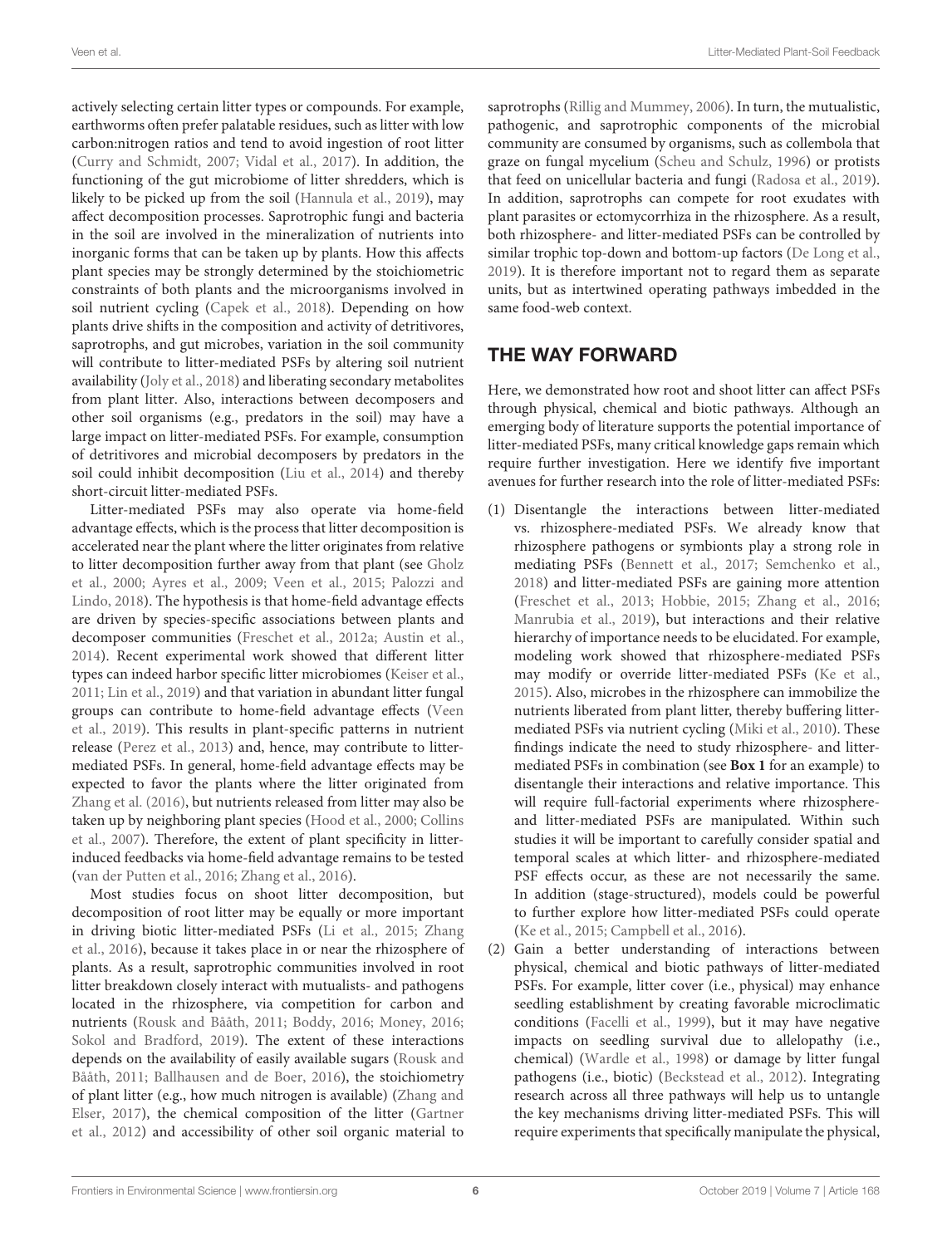chemical or biotic pathway, for example by using sterilized litter to rule our biotic effects or fake (e.g., plastic) litter to identify physical effects. Alternatively, experiments using a more "holistic" approach including physical, chemical and biotic effects of litter without specifically disentangling them, may provide a better understanding of the overall impact of plant litter on PSFs. For example, plant roots from the first generation of plants can be left in the soil intact to allow for physical, chemical and biotic legacy effects of root litter on next generations of plants.

- (3) Elucidate the species-specificity of litter-mediated PSF effects. Evidence is accumulating that plant litters build up unique decomposer communities [\(Lin et al., 2019;](#page-9-30) [Veen et al., 2019\)](#page-10-5), which may drive litter-mediated PSF via the biotic plant pathway. This may however generate relatively unspecific feedback effects, because different plant species may all profit from nutrients liberated from litter by specialized decomposer communities, however this is not tested. Future work should disentangle to what extent litter-mediated PSFs via the physical, chemical or biotic pathways result in species-specific effects on the growth and performance of next-generation plants.
- (4) More emphasis is needed on the role of root litter decomposition in driving PSFs. So far, most work has focused on aboveground litter pathways, but root decomposition may be key in driving litter-mediated PSFs and, importantly, in modifying rhizosphere-mediated PSFs. Future studies should build on established concepts originating from work on shoot litter decomposition [\(Wardle et al., 2004;](#page-10-0) [Austin et al., 2014\)](#page-7-1), but they should also focus on the fundamental differences between root and shoot litter, such as impacts of continuous vs. seasonal litter inputs, or the depth of the roots in the soil.
- (5) Litter-mediated PSFs need to be investigated under natural conditions, with a particular emphasis on the contexts under which such effects are most important. As PSF research moves out of the glasshouse and into the field [\(Kulmatiski and Kardol, 2008;](#page-9-40) [De Long et al., 2019\)](#page-8-38), it will be imperative to include litter-mediated PSFs alongside the more traditional rhizosphere-mediated PSFs when

#### designing and executing experiments. Only via inclusion of litter-mediated PSFs will we be able to generate a more comprehensive understanding of PSFs and the ecological processes they control under natural conditions. Also, field PSF experiments allow for testing litter- and rhizospheremediated PSFs across larger spatial (i.e., at the level of plant communities) and temporal scales (i.e., multiple plant generations).

## DATA AVAILABILITY STATEMENT

The datasets generated for this study are available on request to the corresponding author and will be stored in the data archive of NIOO-KNAW.

## AUTHOR CONTRIBUTIONS

All authors have contributed to develop the ideas presented in this manuscript. GV and FH designed and performed the experiment (**[Box 1](#page-3-0)**). GV has led the writing of the manuscript and all authors have contributed to individual sections. All authors have read and approved the final version of this manuscript.

## FUNDING

GV (no. 863.14.013) and EM (no 863.15.021) were supported by a VENI grant from the Netherlands Organisation for Scientific Research (NWO). JD was supported by a VICI grant from NWO (no. 865.14.006). PK acknowledges support from the Swedish Research Council (Vetenskapsrådet).

## ACKNOWLEDGMENTS

We thank Vereniging Natuurmonumenten for permission to collect soil and litter samples. We thank Tanja Bakx-Schotman, Erik Reichman, and Marta Manrubia for technical assistance with the experiment presented in **[Box 1](#page-3-0)**. We thank Robin Heinen for drawing the plant in **[Figure 1](#page-2-0)**. GV was supported by an NWO-VENI grant (no. 863.14.013). This is NIOO publication 6833.

#### **REFERENCES**

- <span id="page-7-3"></span>Asplund, J., Hustoft, E., Nybakken, L., Ohlson, M., and Lie, M. H. (2018). Litter impair spruce seedling emergence in beech forests: a litter manipulation experiment. Scand. J. For. Res. 33, 332–337. doi: [10.1080/02827581.2017.1388440](https://doi.org/10.1080/02827581.2017.1388440)
- <span id="page-7-1"></span>Austin, A. T., Vivanco, L., González-Arzac, A., and Pérez, L. I. (2014). There's no place like home? An exploration of the mechanisms behind plant litter– decomposer affinity in terrestrial ecosystems. New Phytol. 204, 307–314. doi: [10.1111/nph.12959](https://doi.org/10.1111/nph.12959)
- <span id="page-7-7"></span>Ayres, E., Steltzer, H., Simmons, B. L., Simpson, R. T., Steinweg, J. M., Wallenstein, M. D., et al. (2009). Home-field advantage accelerates leaf litter decomposition in forests. Soil Biol. Biochem. 41, 606–610. doi: [10.1016/j.soilbio.2008.12.022](https://doi.org/10.1016/j.soilbio.2008.12.022)
- <span id="page-7-8"></span>Ballhausen, M.-B., and de Boer, W. (2016). The sapro-rhizosphere: carbon flow from saprotrophic fungi into fungus-feeding bacteria. Soil Biol. Biochem. 102, 14–17. doi: [10.1016/j.soilbio.2016.06.014](https://doi.org/10.1016/j.soilbio.2016.06.014)
- <span id="page-7-6"></span>Barazani, O., and Friedman, J. (2001). Allelopathic bacteria and their impact on higher plants. Crit. Rev. Microbiol. [27, 41–55. doi: 10.1080/200140910](https://doi.org/10.1080/20014091096693) 96693
- <span id="page-7-5"></span>Bardgett, R. D., Mommer, L., and De Vries, F. T. (2014). Going underground: root traits as drivers of ecosystem processes. Trends Ecol. Evol. 29, 692–699. doi: [10.1016/j.tree.2014.10.006](https://doi.org/10.1016/j.tree.2014.10.006)
- <span id="page-7-4"></span>Barrett, L. (1931). Influence of forest litter on the germination and early survival of chestnut oak, Quercus montana, Willd. Ecology 12, 476–484. doi: [10.2307/1928993](https://doi.org/10.2307/1928993)
- <span id="page-7-2"></span>Bates, D., and Maechler, M. (2009). lme4: Linear Mixed-Effects Models Using S4 Classes.
- <span id="page-7-9"></span>Beckstead, J., Miller, L. E., and Connolly, B. M. (2012). Direct and indirect effects of plant litter on a seed-pathogen interaction in Bromus tectorum seed banks. Seed Sci. Res. 22, 135–144. doi: [10.1017/S096025851100047X](https://doi.org/10.1017/S096025851100047X)
- <span id="page-7-0"></span>Bennett, J. A., Maherali, H., Reinhart, K. O., Lekberg, Y., Hart, M. M., and Klironomos, J. (2017). Plant-soil feedbacks and mycorrhizal type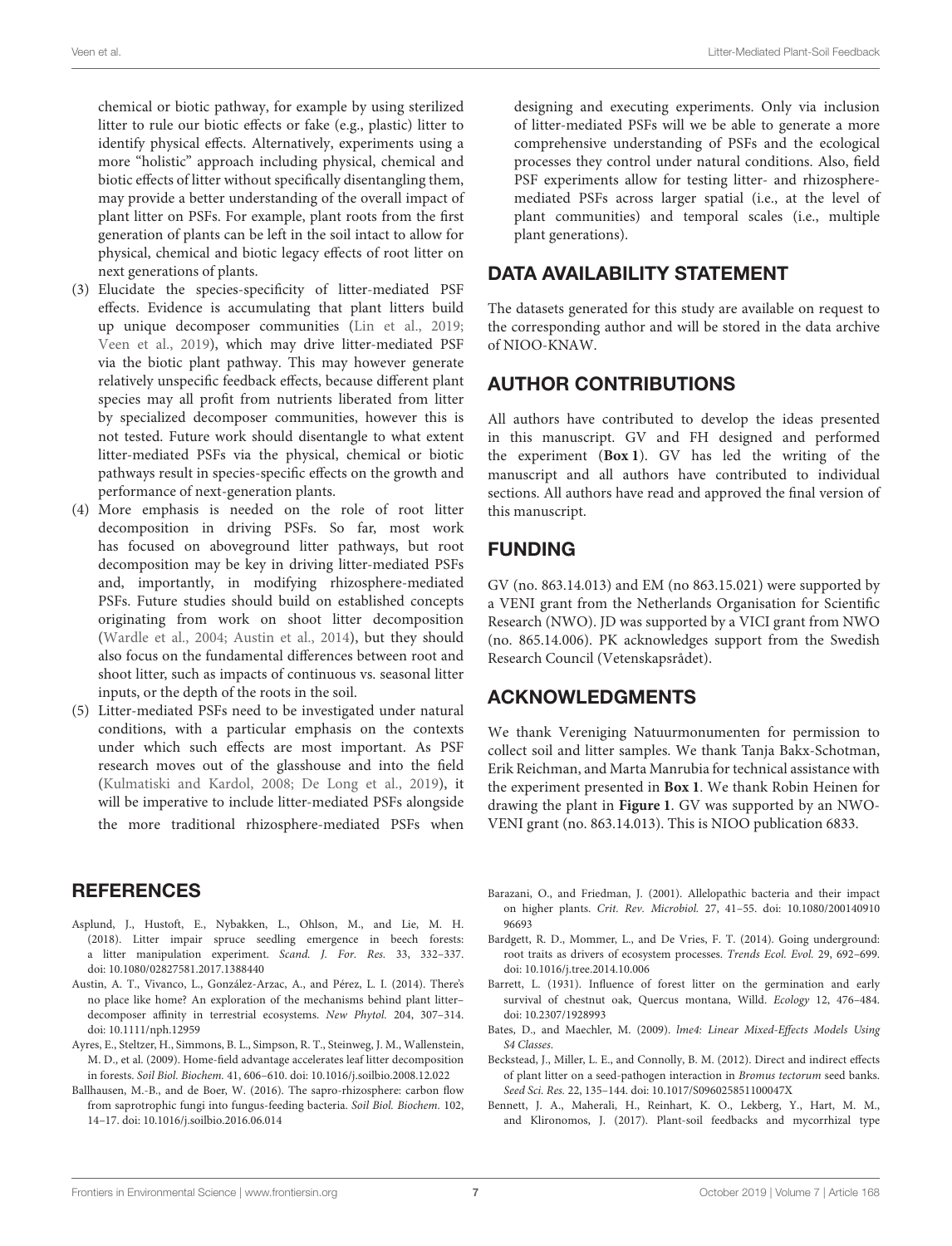influence temperate forest population dynamics. Science 355:181–184. doi: [10.1126/science.aai8212](https://doi.org/10.1126/science.aai8212)

- <span id="page-8-0"></span>Bever, J. D., Westover, K. M., and Antonovics, J. (1997). Incorporating the soil community into plant population dynamics: the utility of the feedback approach. J. Ecol. 85, 561–573. doi: [10.2307/2960528](https://doi.org/10.2307/2960528)
- <span id="page-8-27"></span>Bezemer, T. M., Foutain, M. T., Barea, J. M., Christensen, S., Dekker, S. C., Duyts, H., et al. (2010). Divergent composition but similar function of soil food webs beneath individual plants: plant species and community effects. Ecology 91, 3027–3036. doi: [10.1890/09-2198.1](https://doi.org/10.1890/09-2198.1)
- <span id="page-8-36"></span>Boddy, L. (2016). "Interactions between fungi and other microbes," in The Fungi, eds S. C. Watkinson, L. Boddy, and N. P. Money (Oxford, UK: Academic Press; Elsevier), 337–360.
- <span id="page-8-20"></span>Bonanomi, G., Incerti, G., Barile, E., Capodilupo, M., Antignani, V., Mingo, A., et al. (2011). Phytotoxicity, not nitrogen immobilization, explains plant litter inhibitory effects: evidence from solid-state 13C NMR spectroscopy. New Phytol. 191, 1018–1030. doi: [10.1111/j.1469-8137.2011.03765.x](https://doi.org/10.1111/j.1469-8137.2011.03765.x)
- <span id="page-8-26"></span>Bradford, M. A., Veen, G. F., Bonis, A., Bradford, E. M., Classen, A. T., Cornelissen, J. H. C., et al. (2017). A test of the hierarchical model of litter decomposition. Nat. Ecol. Evol. 1, 1836–1845. doi: [10.1038/s41559-017-0367-4](https://doi.org/10.1038/s41559-017-0367-4)
- <span id="page-8-25"></span>Bradford, M. A., Warren, R. J. I. I., Baldrian, P., Crowther, T. W., Maynard, D. S., Oldfield, E. E., et al. (2014). Climate fails to predict wood decomposition at regional scales. Nat. Clim. Chang. 4, 625–630. doi: [10.1038/nclimate2251](https://doi.org/10.1038/nclimate2251)
- <span id="page-8-8"></span>Brinkman, E. P., van der Putten, W. H., Bakker, E. J., and Verhoeven, K. J. F. (2010). Plant-soil feedback: experimental approaches, statistical analyses and ecological interpretations. J. Ecol. 98, 1063–1073. doi: [10.1111/j.1365-2745.2010.01695.x](https://doi.org/10.1111/j.1365-2745.2010.01695.x)
- <span id="page-8-39"></span>Campbell, E. E., Parton, W. J., Soong, J. L., Paustian, K., Hobbs, N. T., and Cotrufo, M. F. (2016). Using litter chemistry controls on microbial processes to partition litter carbon fluxes with the Litter Decomposition and Leaching (LIDEL) model. Soil Biol. Biochem. 100, 160–174. doi: [10.1016/j.soilbio.2016.06.007](https://doi.org/10.1016/j.soilbio.2016.06.007)
- <span id="page-8-32"></span>Capek, P., Manzoni, S., Kaštovská, E., Wild, B., Diáková, K., Bárta, J., et al. (2018). A plant–microbe interaction framework explaining nutrient effects on primary production. Nat. Ecol. Evol. 2, 1588–1596. doi: [10.1038/s41559-018-0662-8](https://doi.org/10.1038/s41559-018-0662-8)
- <span id="page-8-7"></span>Cartenì, F., Bonanomi, G., Giannino, F., Incerti, G., Vincenot, C. E., Chiusano, M. L., et al. (2016). Self-DNA inhibitory effects: underlying mechanisms and ecological implications. Plant Signal. Behav. 11, e1158381. doi: [10.1080/15592324.2016.1158381](https://doi.org/10.1080/15592324.2016.1158381)
- <span id="page-8-11"></span>Cesarano, G., Incerti, G., and Bonanomi, G. (2016). The influence of plant litter on soil water repellency: insight from 13C NMR spectroscopy. PLoS ONE 11:e0152565. doi: [10.1371/journal.pone.0152565](https://doi.org/10.1371/journal.pone.0152565)
- <span id="page-8-19"></span>Chomel, M., Fernandez, C., Bousquet-Mélou, A., Gers, C., Monnier, Y., Santonja, M., et al. (2014). Secondary metabolites of Pinus halepensis alter decomposer organisms and litter decomposition during afforestation of abandoned agricultural zones. J. Ecol. 102, 411–424. doi: [10.1111/1365-2745.12205](https://doi.org/10.1111/1365-2745.12205)
- <span id="page-8-17"></span>Chomel, M., Guittonny-Larchevêque, M., Fernandez, C., Gallet, C., DesRochers, A., Paré, D., et al. (2016). Plant secondary metabolites: a key driver of litter decomposition and soil nutrient cycling. J. Ecol. 104, 1527–1541. doi: [10.1111/1365-2745.12644](https://doi.org/10.1111/1365-2745.12644)
- <span id="page-8-35"></span>Collins, H. P., Delgado, J. A., Alva, A. K., and Follett, R. F. (2007). Use of nitrogen-15 isotopic techniques to estimate nitrogen cycling from a mustard cover crop to potatoes. Agron. J. 99, 27–35. doi: [10.2134/agronj2005.0357](https://doi.org/10.2134/agronj2005.0357)
- <span id="page-8-14"></span>Cortois, R., Schröder-Georgi, T., Weigelt, A., van der Putten, W. H., and De Deyn, G. B. (2016). Plant–soil feedbacks: role of plant functional group and plant traits. J. Ecol. 104, 1608–1617. doi: [10.1111/1365-2745.12643](https://doi.org/10.1111/1365-2745.12643)
- <span id="page-8-30"></span>Curry, J. P., and Schmidt, O. (2007). The feeding ecology of earthworms–a review. Pedobiologia 50, 463–477. doi: [10.1016/j.pedobi.2006.09.001](https://doi.org/10.1016/j.pedobi.2006.09.001)
- <span id="page-8-28"></span>David, J.-F. (2014). The role of litter-feeding macroarthropods in decomposition processes: a reappraisal of common views. Soil Biol. Biochem. 76, 109–118. doi: [10.1016/j.soilbio.2014.05.009](https://doi.org/10.1016/j.soilbio.2014.05.009)
- <span id="page-8-38"></span>De Long, J. R., Fry, E. L., Veen, G., and Kardol, P. J. F. E. (2019). Why are plant–soil feedbacks so unpredictable, and what to do about it? 33, 118–128. doi: [10.1111/1365-2435.13232](https://doi.org/10.1111/1365-2435.13232)
- <span id="page-8-12"></span>Donath, T. W., and Eckstein, R. L. (2008). Grass and oak litter exert different effects on seedling emergence of herbaceous perennials from grasslands and woodlands. J. Ecol. 96, 272–280. doi: [10.1111/j.1365-2745.2007.01338.x](https://doi.org/10.1111/j.1365-2745.2007.01338.x)
- <span id="page-8-13"></span>Donath, T. W., and Eckstein, R. L. (2010). Effects of bryophytes and grass litter on seedling emergence vary by vertical seed position and seed size. Plant Ecol. 207, 257–268. doi: [10.1007/s11258-009-9670-8](https://doi.org/10.1007/s11258-009-9670-8)
- <span id="page-8-1"></span>Ehrenfeld, J. G., Ravit, B., and Elgersma, K. (2005). Feedback in the plant-soil system. Annu. Rev. Environ. Resour. 30, 75–115. doi: [10.1146/annurev.energy.30.050504.144212](https://doi.org/10.1146/annurev.energy.30.050504.144212)
- <span id="page-8-3"></span>el Zahar Haichar, F., Santaella, C., Heulin, T., and Achouak, W. (2014). Root exudates mediated interactions belowground. Soil Biol. Biochem. 77, 69–80. doi: [10.1016/j.soilbio.2014.06.017](https://doi.org/10.1016/j.soilbio.2014.06.017)
- <span id="page-8-2"></span>Elgersma, K. J., Yu, S., Vor, T., and Ehrenfeld, J. G. (2012). Microbial-mediated feedbacks of leaf litter on invasive plant growth and interspecific competition. Plant Soil 356, 341–355. doi: [10.1007/s11104-011-1117-z](https://doi.org/10.1007/s11104-011-1117-z)
- <span id="page-8-15"></span>Eppinga, M. B., Kaproth, M. A., Collins, A. R., and Molofsky, J. (2011). Litter feedbacks, evolutionary change and exotic plant invasion. J. Ecol. 99, 503–514. doi: [10.1111/j.1365-2745.2010.01781.x](https://doi.org/10.1111/j.1365-2745.2010.01781.x)
- <span id="page-8-6"></span>Facelli, J. M., and Pickett, S. T. A. (1991a). Plant litter–its dynamics and effects on plant community structure. Bot. Rev. 57, 1–32. doi: [10.1007/BF02858763](https://doi.org/10.1007/BF02858763)
- <span id="page-8-9"></span>Facelli, J. M., and Pickett, S. T. A. (1991b). Plant litter–light interception and effects on an old-field plant community. Ecology 72, 1024–1031. doi: [10.2307/1940602](https://doi.org/10.2307/1940602)
- <span id="page-8-40"></span>Facelli, J. M., Williams, R., Fricker, S., and Ladd, B. (1999). Establishment and growth of seedlings of Eucalyptus obliqua: interactive effects of litter, water, and pathogens. Austr. J. Ecol. [24, 484–494. doi: 10.1046/j.1440-169x.1999.](https://doi.org/10.1046/j.1440-169x.1999.00988.x) 00988 x
- <span id="page-8-5"></span>Freschet, G. T., Aerts, R., and Cornelissen, J. H. C. (2012a). Multiple mechanisms for trait effects on litter decomposition: moving beyond home-field advantage with a new hypothesis. J. Ecol. 100, 619–630. doi: [10.1111/j.1365-2745.2011.01943.x](https://doi.org/10.1111/j.1365-2745.2011.01943.x)
- <span id="page-8-22"></span>Freschet, G. T., Aerts, R., and Cornelissen, J. H. C. (2012b). A plant economics spectrum of litter decomposability. Funct. Ecol. 26, 56–65. doi: [10.1111/j.1365-2435.2011.01913.x](https://doi.org/10.1111/j.1365-2435.2011.01913.x)
- <span id="page-8-23"></span>Freschet, G. T., Cornwell, W. K., Wardle, D. A., Elumeeva, T. G., Liu, W., Jackson, B. G., et al. (2013). Linking litter decomposition of above and belowground organs to plant-soil feedbacks worldwide. J. Ecol. 101, 943–952. doi: [10.1111/1365-2745.12092](https://doi.org/10.1111/1365-2745.12092)
- <span id="page-8-10"></span>García, D. M., Bañuelos, J., and Houle, G. (2002). Differential effects of acorn burial and litter cover on Quercus rubra recruitment at the limit of its range in eastern North America. Can. J. Bot. 80, 1115–1120. doi: [10.1139/b02-102](https://doi.org/10.1139/b02-102)
- <span id="page-8-37"></span>Gartner, T. B., Treseder, K. K., Malcolm, G. M., and Sinsabaugh, R. L. (2012). Extracellular enzyme activity in the mycorrhizospheres of a boreal fire chronosequence. Pedobiologia 55, 121–127. doi: [10.1016/j.pedobi.2011.12.003](https://doi.org/10.1016/j.pedobi.2011.12.003)
- <span id="page-8-33"></span>Gholz, H. L., Wedin, D. A., Smitherman, S. M., Harmon, M. E., and Parton, W. J. (2000). Long-term dynamics of pine and hardwood litter in contrasting environments: toward a global model of decomposition. Glob. Chang. Biol. 6, 751–765. doi: [10.1046/j.1365-2486.2000.00349.x](https://doi.org/10.1046/j.1365-2486.2000.00349.x)
- <span id="page-8-31"></span>Hannula, S. E., Zhu, F., Heinen, R., and Bezemer, T. M. (2019). Foliar-feeding insects acquire microbiomes from the soil rather than the host plant. Nat. Commun. 10:1254. doi: [10.1038/s41467-019-09284-w](https://doi.org/10.1038/s41467-019-09284-w)
- <span id="page-8-24"></span>Hattenschwiler, S., and Gasser, P. (2005). Soil animals alter plant litter diversity effects on decomposition. Proc. Natl. Acad. Sci. U.S.A. 102, 1519–1524. doi: [10.1073/pnas.0404977102](https://doi.org/10.1073/pnas.0404977102)
- <span id="page-8-18"></span>Hättenschwiler, S., and Vitousek, P. M. (2000). The role of polyphenols in terrestrial ecosystem nutrient cycling. Trends Ecol. Evol. 15, 238–243. doi: [10.1016/S0169-5347\(00\)01861-9](https://doi.org/10.1016/S0169-5347(00)01861-9)
- <span id="page-8-16"></span>Hobbie, S. E. (2015). Plant species effects on nutrient cycling: revisiting litter feedbacks. Trends Ecol. Evol. 30, 357–363. doi: [10.1016/j.tree.2015.03.015](https://doi.org/10.1016/j.tree.2015.03.015)
- <span id="page-8-21"></span>Hobbie, S. E., Oleksyn, J., Eissenstat, D. M., and Reich, P. B. (2010). Fine root decomposition rates do not mirror those of leaf litter among temperate tree species. Oecologia 162, 505–513. doi: [10.1007/s00442-009-1479-6](https://doi.org/10.1007/s00442-009-1479-6)
- <span id="page-8-34"></span>Hood, R., Merckx, R., Jensen, E. S., Powlson, D., Matijevic, M., and Hardarson, G. (2000). Estimating crop N uptake from organic residues using a new approach to the 15N isotope dilution technique. Plant Soil 223, 33–46. doi: [10.1023/A:1004789103949](https://doi.org/10.1023/A:1004789103949)
- <span id="page-8-29"></span>Joly, F. X., Coq, S., Coulis, M., Nahmani, J., and Hättenschwiler, S. (2018). Litter conversion into detritivore faeces reshuffles the quality control over C and N dynamics during decomposition. Funct. Ecol. 32, 2605–2614. doi: [10.1111/1365-2435.13178](https://doi.org/10.1111/1365-2435.13178)
- <span id="page-8-4"></span>Kaiser, C., Kilburn, M. R., Clode, P. L., Fuchslueger, L., Koranda, M., Cliff, J. B., et al. (2015). Exploring the transfer of recent plant photosynthates to soil microbes: mycorrhizal pathway vs direct root exudation. New Phytol. 205, 1537–1551. doi: [10.1111/nph.13138](https://doi.org/10.1111/nph.13138)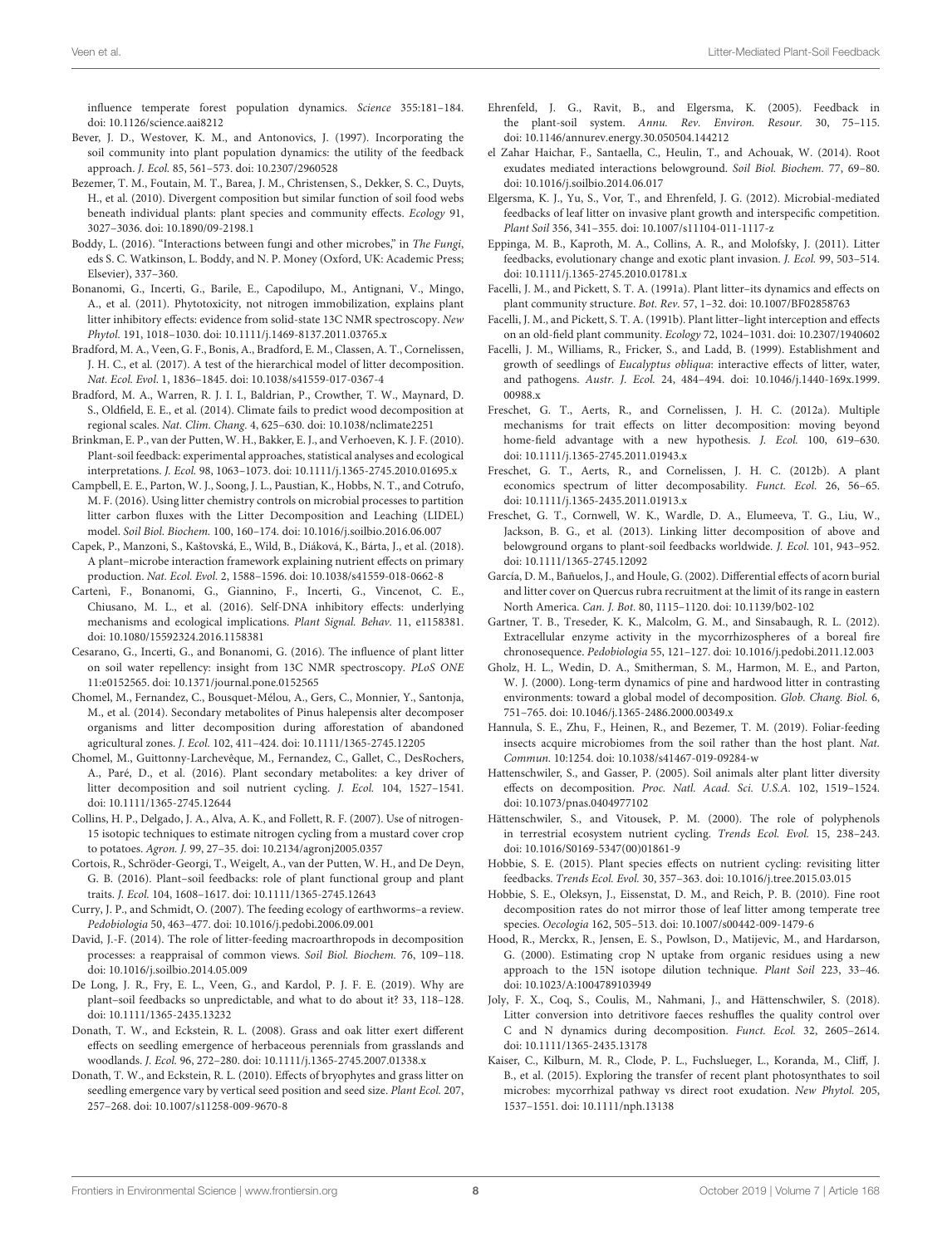- <span id="page-9-11"></span>Kardol, P., Bezemer, T. M., and van der Putten, W. H. (2006). Temporal variation in plant-soil feedback controls succession. Ecol. Lett. 9, 1080-1088. doi: [10.1111/j.1461-0248.2006.00953.x](https://doi.org/10.1111/j.1461-0248.2006.00953.x)
- <span id="page-9-3"></span>Kardol, P., Veen, G. F., Teste, F. P., and Perring, M. P. (2015). Peeking into the black box: a trait-based approach to predicting plant-soil feedback. New Phytol. 206, 1–4. doi: [10.1111/nph.13283](https://doi.org/10.1111/nph.13283)
- <span id="page-9-2"></span>Kardol, P., and Wardle, D. A. (2010). How understanding abovegroundbelowground linkages can assist restoration ecology. Trends Ecol. Evol. 25, 670–679. doi: [10.1016/j.tree.2010.09.001](https://doi.org/10.1016/j.tree.2010.09.001)
- <span id="page-9-4"></span>Ke, P.-J., Miki, T., and Ding, T.-S. (2015). The soil microbial community predicts the importance of plant traits in plant-soil feedback. New Phytol. 206, 329–341. doi: [10.1111/nph.13215](https://doi.org/10.1111/nph.13215)
- <span id="page-9-29"></span>Keiser, A. D., Strickland, M. S., Fierer, N., and Bradford, M. A. (2011). The effect of resource history on the functioning of soil microbial communities is maintained across time. Biogeosciences 8, 1477–1486. doi: [10.5194/bg-8-1477-2011](https://doi.org/10.5194/bg-8-1477-2011)
- <span id="page-9-17"></span>Kremer, K. N., Promis, Á. A., Mancilla, G., and Magni, C. R. (2019). Leaf litter and irrigation can increase seed germination and early seedling survival of the recalcitrant-seeded tree Beilschmiedia miersii. Aust. Ecol. 44, 86–94. doi: [10.1111/aec.12655](https://doi.org/10.1111/aec.12655)
- <span id="page-9-0"></span>Kulmatiski, A., Beard, K. H., Stevens, J. R., and Cobbold, S. M. (2008). Plant-soil feedbacks: a meta-analytical review. Ecol. Lett. 11, 980–992. doi: [10.1111/j.1461-0248.2008.01209.x](https://doi.org/10.1111/j.1461-0248.2008.01209.x)
- <span id="page-9-40"></span>Kulmatiski, A., and Kardol, P. (2008). "Getting plant—soil feedbacks out of the greenhouse: experimental and conceptual approaches," in Progress in botany, eds U. Lüttge, W. Beyschlag, and J. Murata (Berlin; Heidelberg: Springer), 449–472.
- <span id="page-9-23"></span>Lehmann, J., and Kleber, M. (2015). The contentious nature of soil organic matter. Nature 528, 60–68. doi: [10.1038/nature16069](https://doi.org/10.1038/nature16069)
- <span id="page-9-31"></span>Li, A., Fahey, T. J., Pawlowska, T. E., Fisk, M. C., and Burtis, J. (2015). Fine root decomposition, nutrient mobilization and fungal communities in a pine forest ecosystem. Soil Biol. Biochem. [83, 76–83. doi: 10.1016/j.soilbio.2015.](https://doi.org/10.1016/j.soilbio.2015.01.019) 01.019
- <span id="page-9-30"></span>Lin, D., Pang, M., Fanin, N., Wang, H., Qian, S., Zhao, L., et al. (2019). Fungi participate in driving home-field advantage of litter decomposition in a subtropical forest. Plant Soil 434, 467–480. doi: [10.1007/s11104-019-04210-x](https://doi.org/10.1007/s11104-019-04210-x)
- <span id="page-9-28"></span>Liu, S., Chen, J., He, X., Hu, J., and Yang, X. (2014). Trophic cascade of a webbuilding spider decreases litter decomposition in a tropical forest floor. Eur. J. Soil Biol. 65, 79–86. doi: [10.1016/j.ejsobi.2014.10.004](https://doi.org/10.1016/j.ejsobi.2014.10.004)
- <span id="page-9-20"></span>Makkonen, M., Berg, M. P., van Logtestijn, R. S., van Hal, J. R., and Aerts, R. (2013). Do physical plant litter traits explain non-additivity in litter mixtures? A test of the improved microenvironmental conditions theory. Oikos 122, 987–997. doi: [10.1111/j.1600-0706.2012.20750.x](https://doi.org/10.1111/j.1600-0706.2012.20750.x)
- <span id="page-9-38"></span>Manrubia, M., Van der Putten, W. H., Weser, C., and Veen, G. F. (2019). Rhizosphere and litter feedbacks to range-expanding plant species and related natives. J. Ecol. doi: [10.1111/1365-2745.13299.](https://doi.org/10.1111/1365-2745.13299) [Epub ahead of print].
- <span id="page-9-1"></span>Mariotte, P., Mehrabi, Z., Bezemer, T. M., De Deyn, G. B., Kulmatiski, A., Drigo, B., et al. (2018). Plant–soil feedback: bridging natural and agricultural sciences. Trends Ecol. Evol. 33, 129–142. doi: [10.1016/j.tree.2017.11.005](https://doi.org/10.1016/j.tree.2017.11.005)
- <span id="page-9-21"></span>Mariotte, P., Spotswood, E. N., Farrer, E. C., and Suding, K. N. (2017). Positive litter feedbacks of an introduced species reduce native diversity and promote invasion in Californian grasslands. Appl. Veg. Sci. 20, 28–39. doi: [10.1111/avsc.12291](https://doi.org/10.1111/avsc.12291)
- <span id="page-9-8"></span>Mazzoleni, S., Bonanomi, G., Incerti, G., Chiusano, M. L., Termolino, P., Mingo, A., et al. (2015). Inhibitory and toxic effects of extracellular self-DNA in litter: a mechanism for negative plant–soil feedbacks? New Phytol. 205, 1195–1210. doi: [10.1111/nph.13121](https://doi.org/10.1111/nph.13121)
- <span id="page-9-39"></span>Miki, T., Ushio, M., Fukui, S., and Kondoh, M. (2010). Functional diversity of microbial decomposers facilitates plant coexistence in a plant–microbe– soil feedback model. Proc. Natl. Acad. Sci. U.S.A. 107, 14251–14256. doi: [10.1073/pnas.0914281107](https://doi.org/10.1073/pnas.0914281107)
- <span id="page-9-33"></span>Money, N. P. (2016). "Fungal cell biology and development," in The Fungi, eds S. C. Watkinson, L. Boddy, and N. P. Money (Oxford, UK: Academic Press; Elsevier), 37–66.
- <span id="page-9-12"></span>Morriën, E., Hannula, S. E., Snoek, L. B., Helmsing, N. R., Zweers, H., de Hollander, M., et al. (2017). Soil networks become more connected and take up more carbon as nature restoration progresses. Nat. Commun. 8:14349. doi: [10.1038/ncomms14349](https://doi.org/10.1038/ncomms14349)
- <span id="page-9-25"></span>Muller, C. H. (1966). The role of chemical inhibition (allelopathy) in vegetational composition. Bull. Torrey Bot. Club. 93, 332–351. doi: [10.2307/2483447](https://doi.org/10.2307/2483447)
- <span id="page-9-15"></span>Olson, B. E., and Wallander, R. T. (2002). Effects of invasive forb litter on seed germination, seedling growth and survival. Basic Appl. Ecol. 3, 309–317. doi: [10.1078/1439-1791-00127](https://doi.org/10.1078/1439-1791-00127)
- <span id="page-9-22"></span>Ormeno, E., Baldy, V., Ballini, C., Larchevêque, M., Périssol, C., and Fernandez, C. (2006). Effects of environmental factors and leaf chemistry on leaf litter colonization by fungi in a Mediterranean shrubland. Pedobiologia 50, 1–10. doi: [10.1016/j.pedobi.2005.07.005](https://doi.org/10.1016/j.pedobi.2005.07.005)
- <span id="page-9-9"></span>Palozzi, J. E., and Lindo, Z. (2018). Are leaf litter and microbes team players? Interpreting home-field advantage decomposition dynamics. Soil Biol. Biochem. 124, 189–198. doi: [10.1016/j.soilbio.2018.06.018](https://doi.org/10.1016/j.soilbio.2018.06.018)
- <span id="page-9-19"></span>Paul, K. I., Polglase, P. J., Smethurst, P. J., O'Connell, A. M., Carlyle, C. J., and Khanna, P. K. (2004). Soil temperature under forests: a simple model for predicting soil temperature under a range of forest types. Agric. For. Meteorol. 121, 167–182. doi: [10.1016/j.agrformet.2003.08.030](https://doi.org/10.1016/j.agrformet.2003.08.030)
- <span id="page-9-13"></span>Penuelas, J., Prieto, P., Beier, C., Cesaraccio, C., de Angelis, P., de Dato, G., et al. (2007). Response of plant species richness and primary productivity in shrublands along a north-south gradient in Europe to seven years of experimental warming and drought: reductions in primary productivity in the heat and drought year of 2003. Glob. Chang. Biol. 13, 2563–2581. doi: [10.1111/j.1365-2486.2007.01464.x](https://doi.org/10.1111/j.1365-2486.2007.01464.x)
- <span id="page-9-10"></span>Perez, G., Aubert, M., Decaens, T., Trap, J., and Chauvat, M. (2013). Home-field advantage: a matter of interaction between litter biochemistry and decomposer biota. Soil Biol. Biochem. 67, 245–254. doi: [10.1016/j.soilbio.2013.09.004](https://doi.org/10.1016/j.soilbio.2013.09.004)
- <span id="page-9-6"></span>Philippot, L., Raaijmakers, J. M., Lemanceau, P., and Van Der Putten, W. H. (2013). Going back to the roots: the microbial ecology of the rhizosphere. Nat. Rev. Microbiol. 11, 789–799. doi: [10.1038/nrmicro3109](https://doi.org/10.1038/nrmicro3109)
- <span id="page-9-27"></span>Poorter, H., Niklas, K. J., Reich, P. B., Oleksyn, J., Poot, P., and Mommer, L. (2012). Biomass allocation to leaves, stems and roots: meta-analyses of interspecific variation and environmental control. New Phytol. 193, 30–50. doi: [10.1111/j.1469-8137.2011.03952.x](https://doi.org/10.1111/j.1469-8137.2011.03952.x)
- <span id="page-9-26"></span>Pregitzer, K. S., Kubiske, M. E., Yu, C. K., and Hendrick, R. L. (1997). Relationships among root branch order, carbon, and nitrogen in four temperate species. Oecologia 111, 302–308. doi: [10.1007/s004420050239](https://doi.org/10.1007/s004420050239)
- <span id="page-9-14"></span>R Core Team (2013). R: A Language and Environment for Statistical Computing. Vienna: R Foundation for Statistical Computing.
- <span id="page-9-7"></span>Raaijmakers, J. M., Paulitz, T. C., Steinberg, C., Alabouvette, C., and Moënne-Loccoz, Y. (2009). The rhizosphere: a playground and battlefield for soilborne pathogens and beneficial microorganisms. Plant Soil 321, 341–361. doi: [10.1007/s11104-008-9568-6](https://doi.org/10.1007/s11104-008-9568-6)
- <span id="page-9-36"></span>Radosa, S., Ferling, I., Sprague, J. L., Westermann, M., and Hillmann, F. (2019). The different morphologies of yeast and filamentous fungi trigger distinct killing and feeding mechanisms in a fungivorous amoeba. Environ. Microbiol. 21, 1809–1820. doi: [10.1111/1462-2920.14588](https://doi.org/10.1111/1462-2920.14588)
- <span id="page-9-34"></span>Rillig, M. C., and Mummey, D. L. (2006). Mycorrhizas and soil structure. New Phytol. 171, 41–53. doi: [10.1111/j.1469-8137.2006.01750.x](https://doi.org/10.1111/j.1469-8137.2006.01750.x)
- <span id="page-9-5"></span>Rodríguez, G. A. A., de Abreu, M. S., Pinto, F. A. M. F., Monteiro, A. C. A., Núñez, Á. M. P., de Resende, M. L. V., et al. (2016). Phialomyces macrosporus decreases anthracnose severity on coffee seedlings by competition for nutrients and induced resistance. Biol. Contr. 103, 119–128. doi: [10.1016/j.biocontrol.2016.08.009](https://doi.org/10.1016/j.biocontrol.2016.08.009)
- <span id="page-9-32"></span>Rousk, J., and Bååth, E. (2011). Growth of saprotrophic fungi and bacteria in soil. FEMS Microbiol. Ecol. 78, 17–30. doi: [10.1111/j.1574-6941.2011.01106.x](https://doi.org/10.1111/j.1574-6941.2011.01106.x)
- <span id="page-9-35"></span>Scheu, S., and Schulz, E. (1996). Secondary succession, soil formation and development of a diverse community of oribatids and saprophagous soil macro-invertebrates. Biodivers. Conserv. 5, 235–250. doi: [10.1007/BF00055833](https://doi.org/10.1007/BF00055833)
- <span id="page-9-37"></span>Semchenko, M., Leff, J. W., Lozano, Y. M., Saar, S., Davison, J., Wilkinson, A., et al. (2018). Fungal diversity regulates plant-soil feedbacks in temperate grassland. Sci. Adv. 4:eaau4578. doi: [10.1126/sciadv.aau4578](https://doi.org/10.1126/sciadv.aau4578)
- <span id="page-9-18"></span>Sharratt, B. (2002). Corn stubble height and residue placement in the northern US Corn Belt: Part I. Soil physical environment during winter. Soil Tillage Res. 64, 243–252. doi: [10.1016/S0167-1987\(01\)00260-4](https://doi.org/10.1016/S0167-1987(01)00260-4)
- <span id="page-9-16"></span>Shaw, M. W. (1968). Factors affecting the natural regeneration of sessile oak (Quercus petraea) in North Wales: II. Acorn losses and germination under field conditions. J. Ecol. 56, 647–660. doi: [10.2307/2258097](https://doi.org/10.2307/2258097)
- <span id="page-9-24"></span>Siegrist, J. A., McCulley, R. L., Bush, L. P., and Phillips, T. D. (2010). Alkaloids may not be responsible for endophyte-associated